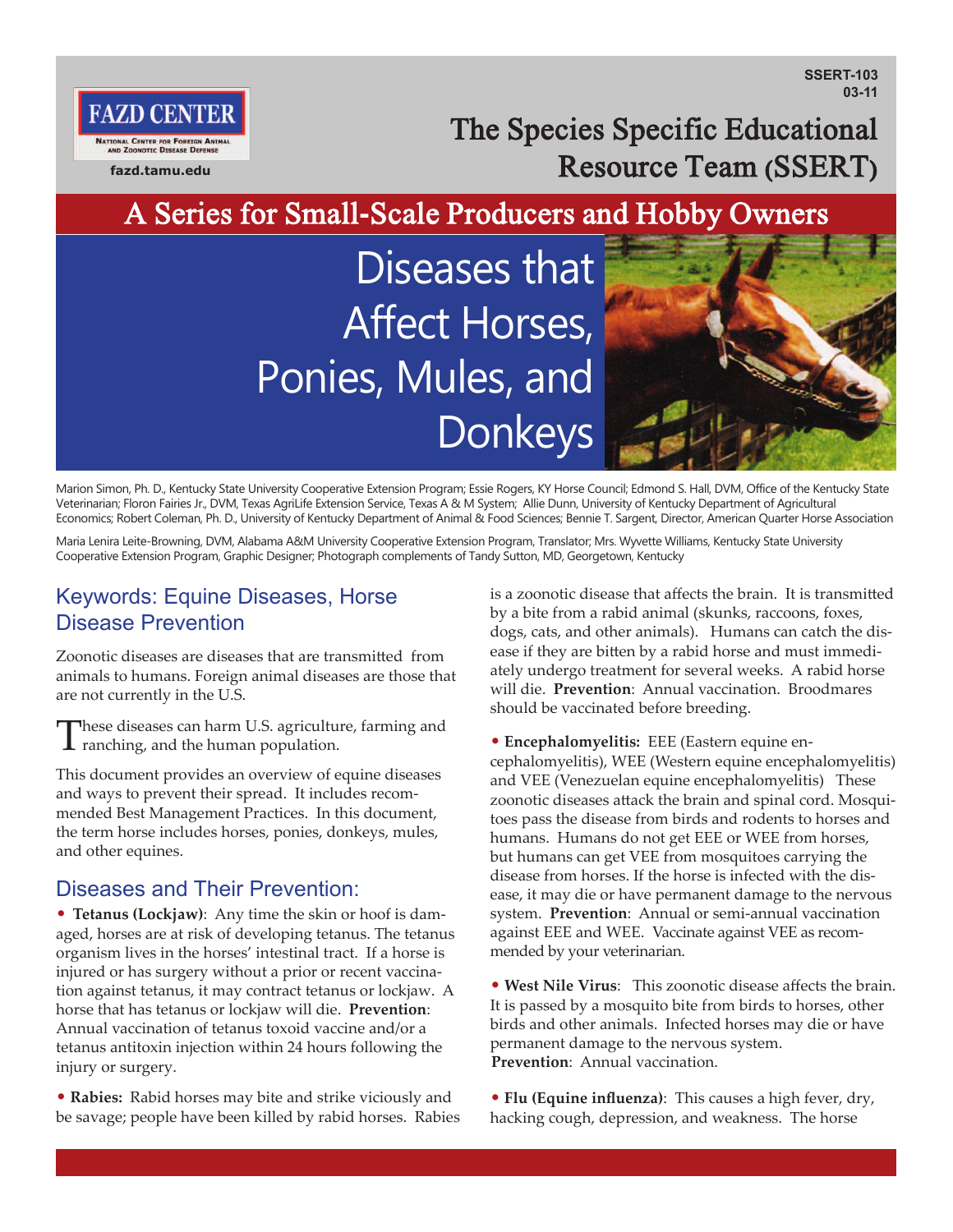stops eating and has a "snotty" nose. Horses are usually better in 3 days, but may have symptoms up to 6 months. It is generally only fatal to donkeys and zebras, but horses may have complications including bronchitis and pneumonia. **Prevention**: Vaccinate every 3-6 months.

• **Rhino (Rhinopneumonitis) or Virus Abortion**: Equine Herpes Virus: This disease is characterized by a pus-like, yellowish "snotty" nose", affected foals may have a dry cough, infected broodmares may abort. Often infected foals develop pneumonia and may die from that. Horses on breeding farms and performance horses are at high risk of getting this disease. **Prevention**: Vaccinate every 6 months, particularly if the horse is under 5 years old. Pregnant broodmares should be vaccinated against Virus Abortion in their 5th, 7th, and 9th month of pregnancy.

• **Potomac Horse Fever**: Symptoms of infected horses include violent diarrhea, colic, dehydration, depression, and the horse stops eating. Horses are exposed to the disease when they ingest (eat or drink) parts of insects, particularly mayflies, dragonflies, caddis flies, damselflies, stoneflies, snails, or their larvae. Vaccinated horses that contract the disease usually live, unvaccinated horses may die. **Prevention**: Annual vaccination. Do not let horses drink from ponds and streams. Keep water buckets and water tanks clean and free of dead insects or insect larvae. In July and August when these insects are flying around, turn lights off at night, cover the grain and hay, and verify there are no dead insects on feedstuffs before feeding.

• **EVA (Equine Viral Arteritis) for breeding horses**: This disease is spread through breeding stallions, fresh-cooled, or frozen semen. **Prevention**: Test stallions 28 days before the breeding season. Breed only to "clean" mares or stallions. Test AI (artificial insemination) semen, especially if it is imported and ask AI stallion owners if the stallions have been tested for EVA. Annually vaccinate breeding stallions and open mares. Note: vaccinated mares may shed the virus for a short time, so be sure they are quarantined from pregnant mares. Do not vaccinate mares in the last 2 months of pregnancy or foals under 6 months.

• **Rotavirus A for foals:** The symptoms of this disease is severe diarrhea in foals under 5 months old. Untreated foals may die. **Prevention**: Vaccinate pregnant broodmares at 8, 9 and 10 months. Keep visitors away from young foals, wash your hands and sterilize your boots when handling young foals.

• **Strangles (distemper)**: Infected horses commonly cough, have a yellow "snotty nose", and swollen throat glands with pus draining. Otherwise healthy horses usually survive a strangles infection. Pastures used to house infected horses will remain contaminated for months. **Prevention**: Annual vaccination for mature horses and administer a nasal spray vaccination for 4 week old foals. Quarantine incoming horses and isolate those who appear sick. Wash your hands, clean and disinfect your boots, wear latex or plastic gloves, and change clothes between handling quarantined horses and resident horses.

• **Botulism (food poisoning)**: Horses become infected by eating bad, rotten, or moldy grain, hay, silage, or dead animals that are in the grain or hay. Most affected horses die within 2-3 days. Shaker foals may result when lactating broodmares eat small amounts of bad grain or hay. **Prevention**: Verify that all grain and hay is free of mold, rotten spots, or dead animals. Be careful, or avoid, feeding rolled hay bales or silage to horses – if you must feed these, check them closely. Vaccinate all broodmares against botulism and ask your veterinarian about vaccinating foals.

• **EPM (Equine Protozoal Myeloencephalitis or the "Opossum Disease")**: Horses become infected with this zoonotic disease by eating opossum "poop" or feces on or in the grain, hay, or grass. Infected horses often have a lack of limb coordination or hind limb lameness. Infected horses may die. **Prevention**: Trap and remove all opossums and place barriers around stored grain and hay. Be sure that opossums have not touched the horse's hay, grain, water, or feeding equipment. Do not use feed or hay that has "poop" or feces on it.

• **Adenovirus**: The disease presents as a mild cough and breathing disorder in newborn foals that can lead to a serious illness in foals who do not receive antibodies from their dam. It can cause pneumonia in Arabian foals that have CIDS. **Prevention**: Washing hands, foot baths and cleanliness around newborn foals.

• **Clostridial Enterocolitis**: This disease affects horses that have had a change of diet, been on antibiotics, or have not eaten hay or grass for a long time. Symptoms include severe or bloody diarrhea, colic, and a swollen abdomen (belly). **Prevention**: Avoid sudden feeding changes and provide ample forages in the horse's diet. Administer oral probiotics to foals soon after birth.

• **Pigeon Fever (Dryland Heaves or Dryland Strangles)**: Infected horses have draining pus, and/or deep sores or abscesses along the midline. The chest looks like a pigeon's breast because of the swelling, sores and abscesses in the "V" or pectoral muscles. Cattle can have the same form of this zoonotic disease, so it may spread between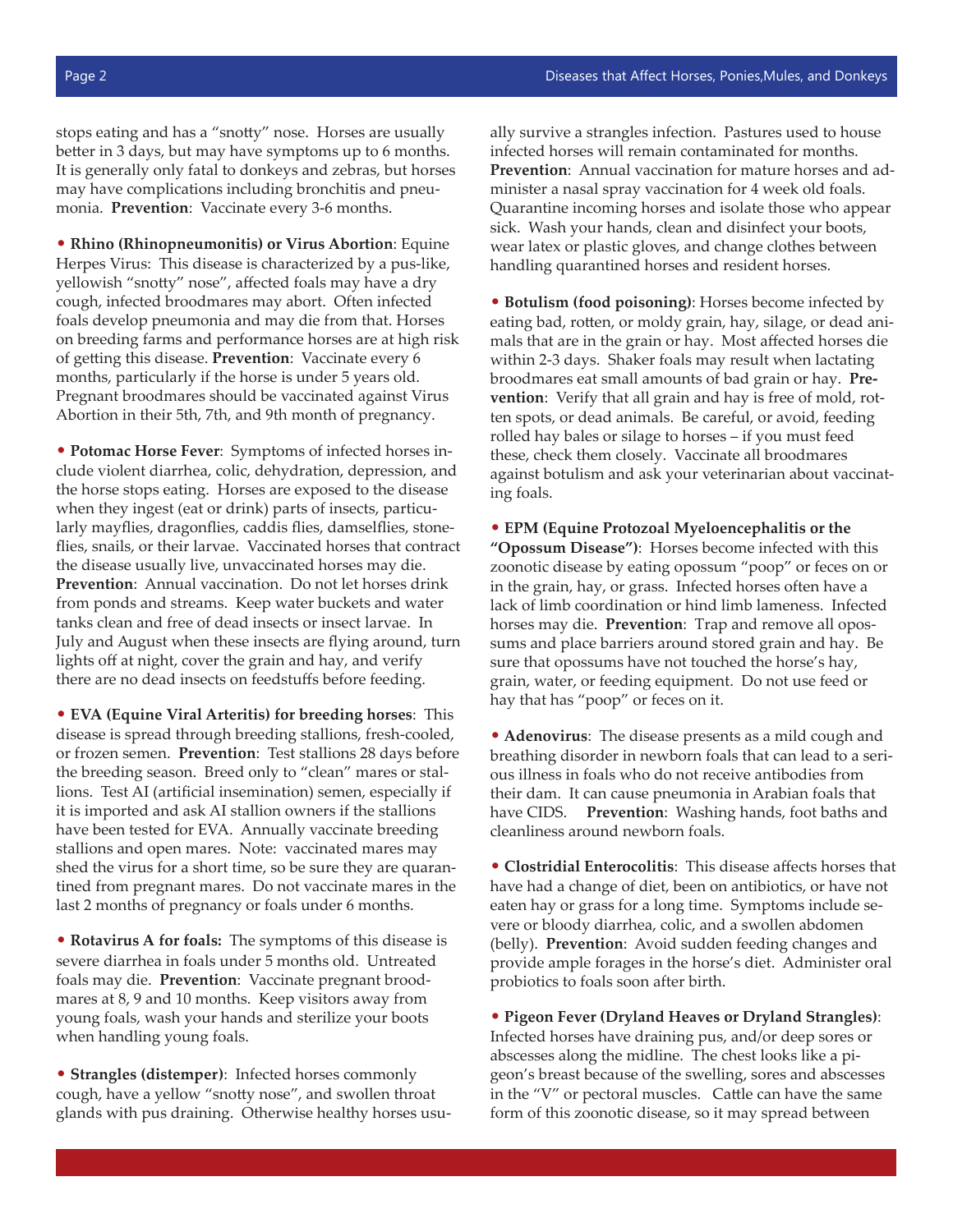cattle and horses that are in the same pasture. The horse can get the disease through wounds, broken skin, mucous membranes, and possibly houseflies and horn flies. The disease is found in most of the western U.S. **Prevention**: Consult your veterinarian. Isolate sick horses, disinfect their stalls and equipment, and collect and disposed of all pus as biohazardous material. After handling infected animals, wash your hands, clean and disinfect your boots, and change clothes.

# Report any incidence of the following Zoonotic or Foreign Animal Diseases to your Veterinarian who will notify your State or Federal Veterinarian

• **Brucellosis**: The infected horse has fistulous withers or poll evil. Affected horses probably do not give this disease to other animals or humans, but it can be spread by cattle, goats, wild pigs, sheep, deer, and related animals to horses or humans. **Prevention**: Keep horses away from infected cattle, sheep or goats. Fence pastures against wild pigs if they are in your area. In the U.S., cattle that test positive are destroyed.

• **EIA or Swamp Fever (Equine Infectious Anemia, the "Coggins Test" disease)**: This disease is spread by mosquitoes, horse flies, deer flies, blood, saliva, milk, body fluids, and re-using needles and syringes. **Prevention**: Perform an annual Coggins Test. Only take your horse(s) to events and facilities that require proof of current negative Coggins tests. Dispose of all used syringes and needles in a sharps (medical waste) container. Isolate and brand or destroy all Coggins Test positive horses in accordance with state and federal laws.

• **Vesicular Stomatitis**: Affected horses have blisters on the tongue, gums, lips, or coronet band. This zoonotic disease affects horses, other livestock, wild animals, and humans. It is spread by biting flies and gnats, contact with the blisters or saliva of infected animals, and buckets, equipment, trailers, feed, bedding, and stalls on which the sick horse drooled. Humans can get the disease from horses. **Prevention**: Control insects. Keep stable areas and equipment clean. Use individual feeders and water containers. Quarantine incoming horses and isolate those that appear to be sick. Wash your hands, clean and disinfect your boots, wear latex or plastic gloves, and change clothes between quarantined horses and resident horses.

• **African Horse Sickness**: The disease is mainly in Africa, it is spread through midge and mosquito bites. There are

three different forms which may include a variety of symptoms including a high fever, depression, cough, frothy discharge from the nostril(s) and mouth, difficulty breathing, swelling of the head and neck, "pink-eye", and pain. **Prevention**: Consult with your veterinarian about vaccinating and potential exposure when participating in international events. Quarantine all horses entering the U.S. from Africa for 2 months, then test.

• **CEM (Contagious Equine Metritis)**: This is an acute, highly contagious venereal disease, found mainly in Europe. Infected mares often have milky pus draining from the vulva 10-14 days after breeding. They may abort or fail to get in foal. Infected stallions and carrier mares have no signs of the disease but will spread it. **Prevention**: Quarantine and test all imported fillies, mares and stallions. Do not breed CEM positive horses until they are treated and tested CEM negative or "clean". Use strict hygiene during all reproductive procedures and breeding including wearing disposable gloves, washing hands, and cleaning and disinfecting instruments. Call your veterinarian if you think horses on your farm or at the breeding stable have this disease.

• **Anthrax**: Affected horses have a high fever; colic; swollen areas on the neck, throat, and belly; chills; and blood from the rectum, followed by fast breathing, stupor, staggering, coma, and death. The disease is spread by contact with nasal discharges, sneezing, direct contact, eating contaminated grass, and by insects (soil, food, and drink). This zoonotic disease affects herbivores including cattle, sheep, goats, camels, antelopes, and horses. It can be spread to people by infected animals or their products. Spores in the soil can infect animals for years. **Prevention:** Vaccinate 2-4 weeks before seasonal outbreaks in areas known to have anthrax.

• **Piroplasmosis**: Horses become infected by a tick bite or by an injection with a re-used needle or syringe that was used on an infected horse. Horses become weak and stop eating 7-22 days after exposure. In severe cases, horses may have a fever, anemia, yellowish coloration inside the mouth or eyes, a swollen abdomen (belly), or may have reddish urine. **Prevention**: Dispose of all used needles and syringes in a sharps container. Do not re-use needles and syringes. Control ticks. Horses known to test positive for Piroplasmosis should be quarantined at least 300 feet away from uninfected horses. Check infected horses carefully for ticks and remove and destroy all ticks before moving horses from quarantine and when returning horses to quarantine.